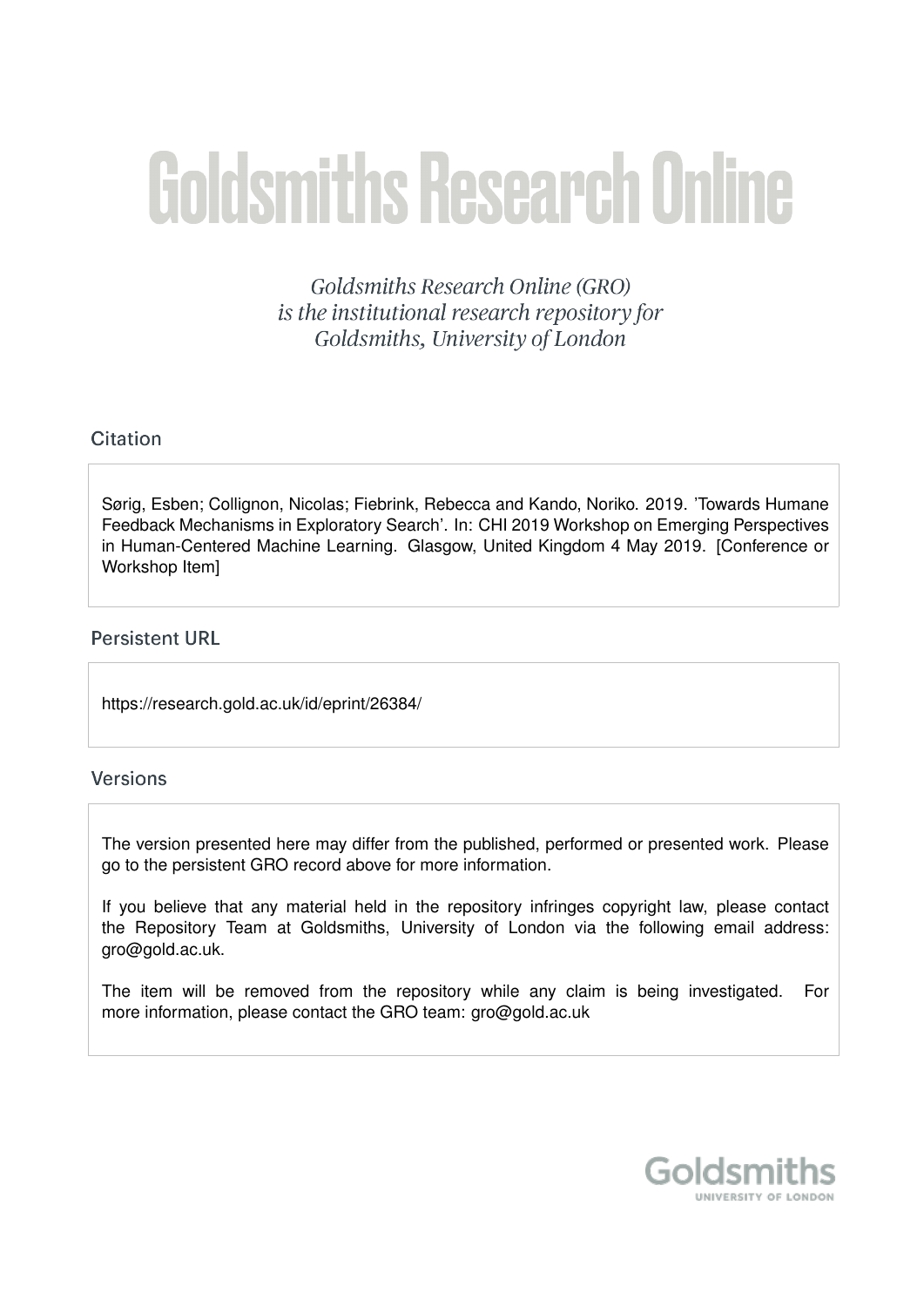## Towards Humane Feedback Mechanisms in Exploratory Search

#### Esben Sørig Goldsmiths, University of London esben.sorig@gold.ac.uk

Rebecca Fiebrink Goldsmiths, University of London

Nicolas Collignon University of Edinburgh n.collignon@ed.ac.uk

Noriko Kando National Institute of Informatics Tokyo, Japan

#### ABSTRACT

Machine learning (ML) plays a central role in modern information retrieval (IR) systems. We argue that, in IR systems for multi-session exploratory search, there are unexploited opportunities for IR document ranking models to leverage users' knowledge about the search task to better support users' search needs. Specifically, we propose a method to enable users to adapt an IR document ranking model according to their information needs, using an interface that supports search strategies and methods for engaging with documents known to be useful when people explore new or complex domains of knowledge. We also discuss the major challenges in creating human-centered machine learning models and interfaces for exploratory search.

#### CCS CONCEPTS

• Information systems  $\rightarrow$  Search interfaces; Personalization; • Human-centered computing  $\rightarrow$ Interaction paradigms; • Computing methodologies  $\rightarrow$  Machine learning.

HCMLP Workshop, CHI'19, May 2019, Glasgow, United Kingdom

<sup>©</sup> 2019 Association for Computing Machinery.

This is the author's version of the work. It is posted here for your personal use. Not for redistribution. The definitive Version of Record was published in Proceedings of Human-Centered Machine Learning Perspectives Workshop, ACM Conference on Human Factors in Computing Systems (HCMLP Workshop, CHI'19), https://doi.org/10.475/123\_4.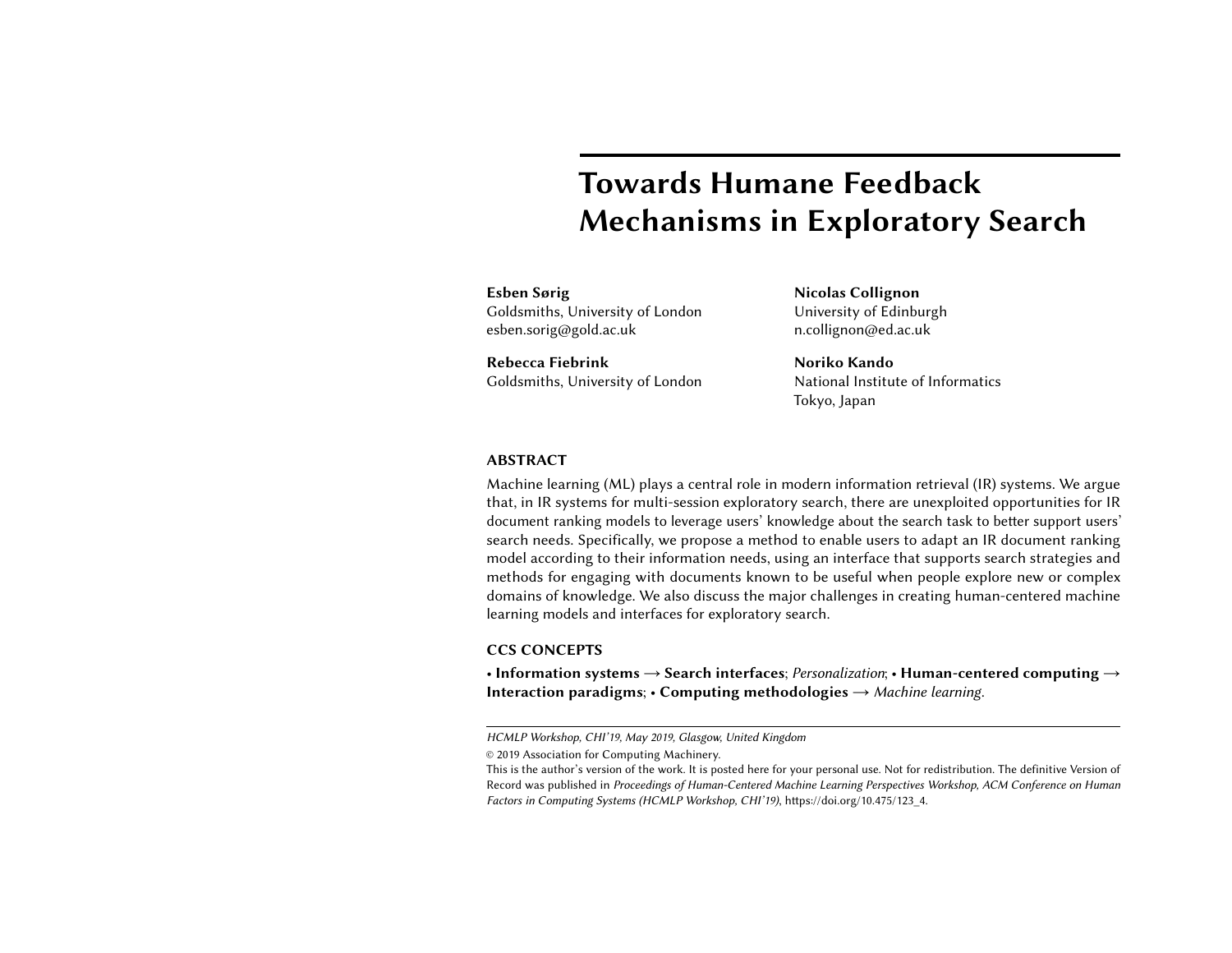#### **KEYWORDS**

Exploration; Relevance Feedback; Interactive Search; HCI; Human-Centered Machine Learning

#### ACM Reference Format:

Esben Sørig, Nicolas Collignon, Rebecca Fiebrink, and Noriko Kando. 2019. Towards Humane Feedback Mechanisms in Exploratory Search. In Proceedings of Human-Centered Machine Learning Perspectives Workshop, ACM Conference on Human Factors in Computing Systems (HCMLP Workshop, CHI'19). ACM, New York, NY, USA, [6](#page-6-0) pages. https://doi.org/10.475/123\_4

#### INTRODUCTION

One of the main problems in information retrieval (IR) is to model the relevance of documents to users' information needs. Machine learning can be applied to this problem, learning a ranking function that depends on the user's query and any contextual data used for personalization of the results [\[8\]](#page-6-2). The ranking function is typically learned by collecting implicit feedback from users, as this type of feedback can be collected at large scales without imposing any cognitive load on search users [\[7\]](#page-6-3). A common form of implicit feedback is user click data from which the relevance of a document given a query is inferred. Applying machine learning to such data can lead to performance boosts compared to traditional, non-ML methods [\[8\]](#page-6-2). However, most work only considers the creation of ML models for single-session look-up tasks and does not consider how to enable users to interactively adapt the ranking model to their information needs as they explore new or complex information landscapes.

In 1945, [Bush](#page-6-1) was perhaps the first to describe a vision for a knowledge indexing system that would support users in the exploration of information. The vision was a system that would augment the human mind by mimicking it [\[2\]](#page-6-1). Humane approaches to the design of tools that support human intellectual activities have a long, yet often overlooked history. Most recently, [Victor](#page-6-4) described the aim of designing Humane media as creating "environments where users are able to express their full range of capabilities" [\[17\]](#page-6-4). [Engelbart,](#page-6-5) in his Conceptual Framework for Augmenting Human Intellect presents the two clear steps to approach this [\[4\]](#page-6-5):

"(1) to find the factors that limit the effectiveness of the individual's basic information-handling capabilities in meeting the various needs for problem solving in its most general sense; and (2) to develop new techniques, procedures, and systems that will better match these basic capabilities to the needs' problems, and progress."

Applying this human-centered analysis to exploratory search highlights one of its main challenges and shows how machine learning provides a promising approach to addressing it when one introduces extensions to the learning-to-rank paradigm.

"Our ineptitude in getting at the record is largely caused by the artificiality of systems of indexing. When data of any sort are placed in storage, they are filed alphabetically or numerically, and information is found (when it is) by tracing it down from subclass to subclass. one has to have rules [...] and the rules are cumbersome. The human mind does not work that way. It operates by association. With one item in its grasp, it snaps instantly to the next that is suggested by the association of thoughts, in accordance with some intricate web of trails carried by the cells of the brain. [...] the speed of action, the intricacy of trails, the detail of mental pictures, is awe-inspiring beyond all else in nature. Man cannot hope fully to duplicate this mental process artificially, but he certainly ought to be able to learn from it. In minor ways he may even improve it."

V. Bush, As We May Think, July 1945 [\[2\]](#page-6-1)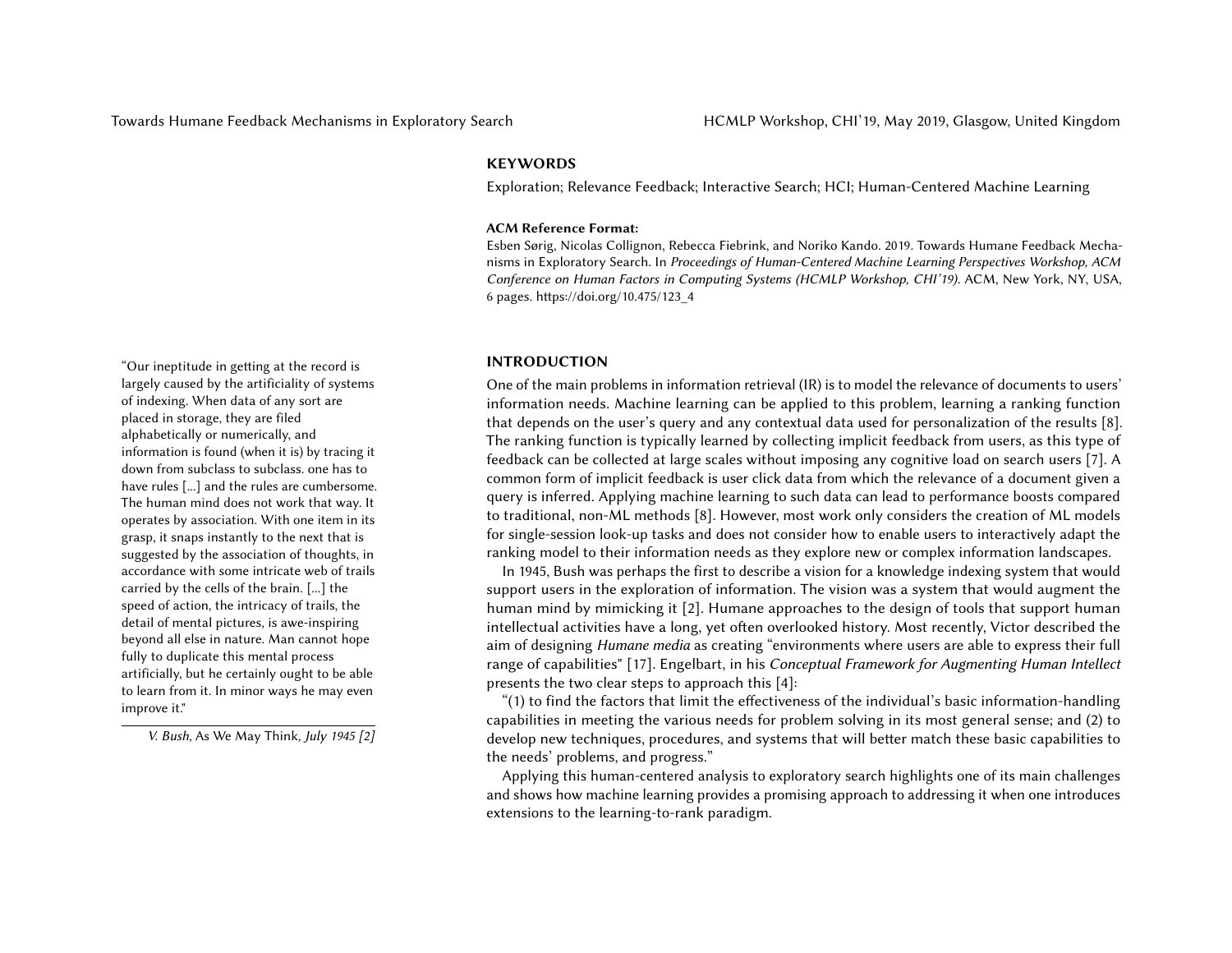#### Expressing Information Needs

The primary constraint on the user in IR lies in effectively communicating their information needs and interests. This is particularly hard when the goals of the user may initially be unclear, as is often the case for people delving into domains of knowledge over extended periods of time, people confronted with chronic illness, work teams designing complex solutions, families making long-term plans, or scientists investigating complex phenomena. These goals may develop as the searcher acquires new knowledge, and evolve over search sessions that can last over extended periods of time.

Although they may find it difficult to express their information need, users can often identify relevant documents in returned search results. This observation has led to an interactive machine learning technique known as relevance feedback [\[11\]](#page-6-6). Using relevance feedback, users can mark documents as relevant or irrelevant to adapt the ranking model to more closely match their current information needs. Relevance feedback has been shown to improve retrieval performance of search systems [\[12\]](#page-6-7). However, research has pointed towards low user engagement with relevance feedback during general search engine use [\[16\]](#page-6-8). We hypothesise that the low user engagement with relevance feedback is due to the additional cognitive load introduced by an interaction that is not part of natural search behaviour. We argue that feedback signals for ranking models should take advantage of users' established capabilities in information exploration. In the next section, we introduce one such feedback signal based on document annotation and active reading.

#### HIGHLIGHT ANNOTATIONS FOR EXPLORATORY SEARCH

We propose to let users adapt the ranking model interactively by letting them highlight passages relevant to their current information need. Many researchers still prefer to print hard copies of source materials, to read and annotate them. Golovchinsky et al (1999)[\[5\]](#page-6-9) argued that this highlights some of the limits that current search systems have. Interacting with a document can help enhance the reader's understanding, or recall, of the information (a practice sometimes refered to as active reading [\[1\]](#page-6-10)). Annotating documents is therefore a natural part of the exploratory search process for many users. This usually entails highlighting key passages of text, and making notes in the margins of the document[\[3\]](#page-6-11). Today most of this rich annotation information is lost, either on the physical copy of a document, or simply because digital systems prevent such annotations. We argue that the role of a successful exploratory IR system is not only to make use of such rich feedback but also to encourage it. As part of our ongoing research, we have developed a ranking model that learns from annotation feedback and a user interface to support users in exploratory search.

The nature of annotation feedback differs from relevance feedback in that it refers to the relevance of specific features of a document rather than the overall relevance of a document. Annotation feedback can be modelled using feature feedback methods proposed in works such as [\[10,](#page-6-12) [15\]](#page-6-13). Feature feedback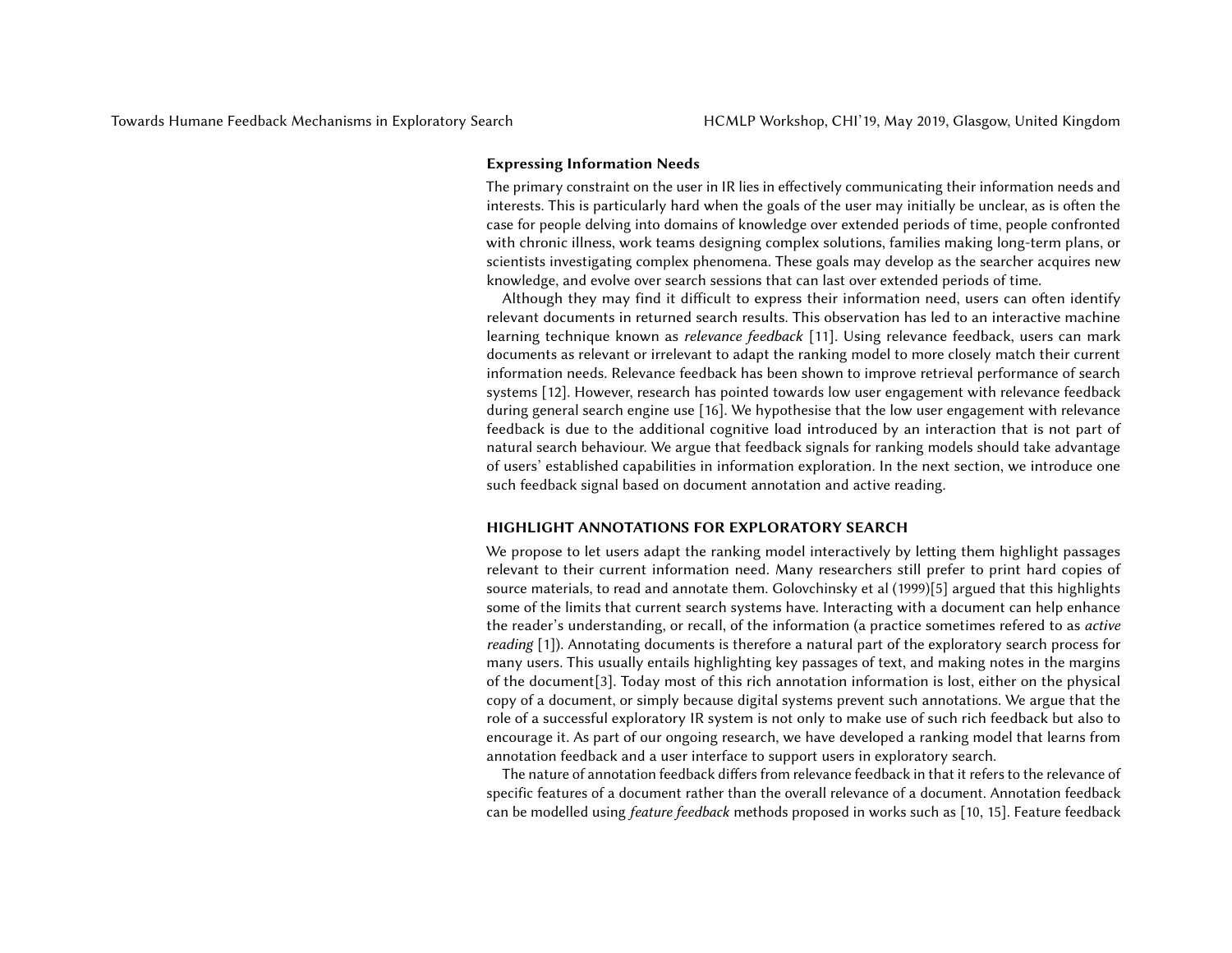#### Towards Humane Feedback Mechanisms in Exploratory Search HCMLP Workshop, CHI'19, May 2019, Glasgow, United Kingdom

<span id="page-4-0"></span>

| Q memex<br>Add query                                                                                                                                                                                  | Highlight selection (h)<br>Undo highlight (ctrl-z)<br>Task description                                                                                                                                                                                                                                                                                                                                                                                                                                                                                                        |
|-------------------------------------------------------------------------------------------------------------------------------------------------------------------------------------------------------|-------------------------------------------------------------------------------------------------------------------------------------------------------------------------------------------------------------------------------------------------------------------------------------------------------------------------------------------------------------------------------------------------------------------------------------------------------------------------------------------------------------------------------------------------------------------------------|
| <b>Search results</b><br>Update (1)                                                                                                                                                                   | From Two Small Nodes, a Mighty Web Has Grown                                                                                                                                                                                                                                                                                                                                                                                                                                                                                                                                  |
| The Internet needs technological innovation and social<br>transformation.<br>"WHEN I get starry-eyed," one scientist recently wrote, "I think<br>of the Web as an information analog of the<br>Remove | By GEORGE JOHNSON<br>George Johnson recounts history of Internet from its beginnings 30 years ago, when first Internet switch was was<br>connected, an interface message processor, at UCLA; there were only two nodes on what was then known as Arpanet,<br>precursor to Internet build by Defense Dept's Advanced Research Projects Agency; photo of Dr Leonard Kleinrock, a<br>pioneer in development of Internet technology; photo of Bill Duvall, who helped develop Arpanet; photo of developers<br>from first Internet switch, which was installed at UCLA in 1969 (L) |
| Web of Spies<br>A few years ago, in a moment of doubt and dissatisfaction, I<br>drove to an unloved spot on the map where I've always found<br>Remove<br><b>Oueries</b>                               | J<br>But from very early on, a handful of visionaries realized the synergistic power that would come from<br>someday putting a computer on everybody's desk, then gradually weaving them into one great matrix.<br>In an age when computers were still identified in the public mind with punch cards and spinning reels                                                                                                                                                                                                                                                      |
| memex<br>Remove<br><b>Annotated articles</b>                                                                                                                                                          | of tape, some of the early fomenters of the information age showed stunning prescience.<br>As long ago as 1945, in The Atlantic Monthly, Dr. Vannevar Bush, the engineer, educator and<br>government research adviser, came up with the basic idea of the personal computer, a device he called<br>the memex -- a mechanical extension of human memory. Never mind that it was as big as a desk and                                                                                                                                                                           |
| From Two Small Nodes, a Mighty Web Has Grown<br>Thirty years ago, on Oct. 29, the inaugural message was sent                                                                                          | that it stored all your documents, including encyclopedias and reference libraries, on super-fine-<br>grained microfilm shuffled by nimble mechanical fingers and projected onto translucent screens.                                                                                                                                                                                                                                                                                                                                                                         |
| over the first thin reed of what was to become th<br>Remove                                                                                                                                           | Though embodied in the clunky technologies of the time, the memex would work something like an<br>associative memory -- or, less grandiosely, a relational database. A user researching the history of the<br>bow and arrow might start by calling up an encyclopedia article. When he found another relevant                                                                                                                                                                                                                                                                 |
| ON PLATO, CAVES AND SPELUNKING<br>LEAD: AS a writer, I am interested in word processors. And as<br>a curmudgeon of the old school, I have yet to fi                                                   | passage in a book, he would link the documents with a few keystrokes, encoding them with crude<br>hyperlinks, and even add his own annotations. "Thus he builds a trail of his interest through the maze<br>and the contract of the contract of the contract of the contract of the contract of the contract of the contract of the contract of the contract of the contract of the contract of the contract of the contract of the contra                                                                                                                                    |

Figure 1: The user interface of our search system that supports annotation feedback. Upon receiving their initial list of search results based on a query, the user can highlight passages they find relevant. The user can update their search results at any point based on the annotations or on additional queries they enter. The user interface shows the complete search context that is used to compute search results including previous queries and annotated articles. The user may edit the search context at any point.

approaches use labels on the features that are used to represent each training example. In general, such features may not be interpretable for the labeler to give feedback on. In our search system, we use bag-of-words features to represent documents and interpret highlights as relevance statements about the features (words) that make a document relevant. Our system classifies documents as relevant or irrelevant using a Multinomial Naive Bayes model and follow the approach of [\[15\]](#page-6-13) by using relevance feedback to modify the priors of features highlighted by the user.

#### User Interface

The user interface of our search system (Figure [1\)](#page-4-0) is designed to support users in interactively adapting and actively engaging with search results. Users may add any number of queries to their search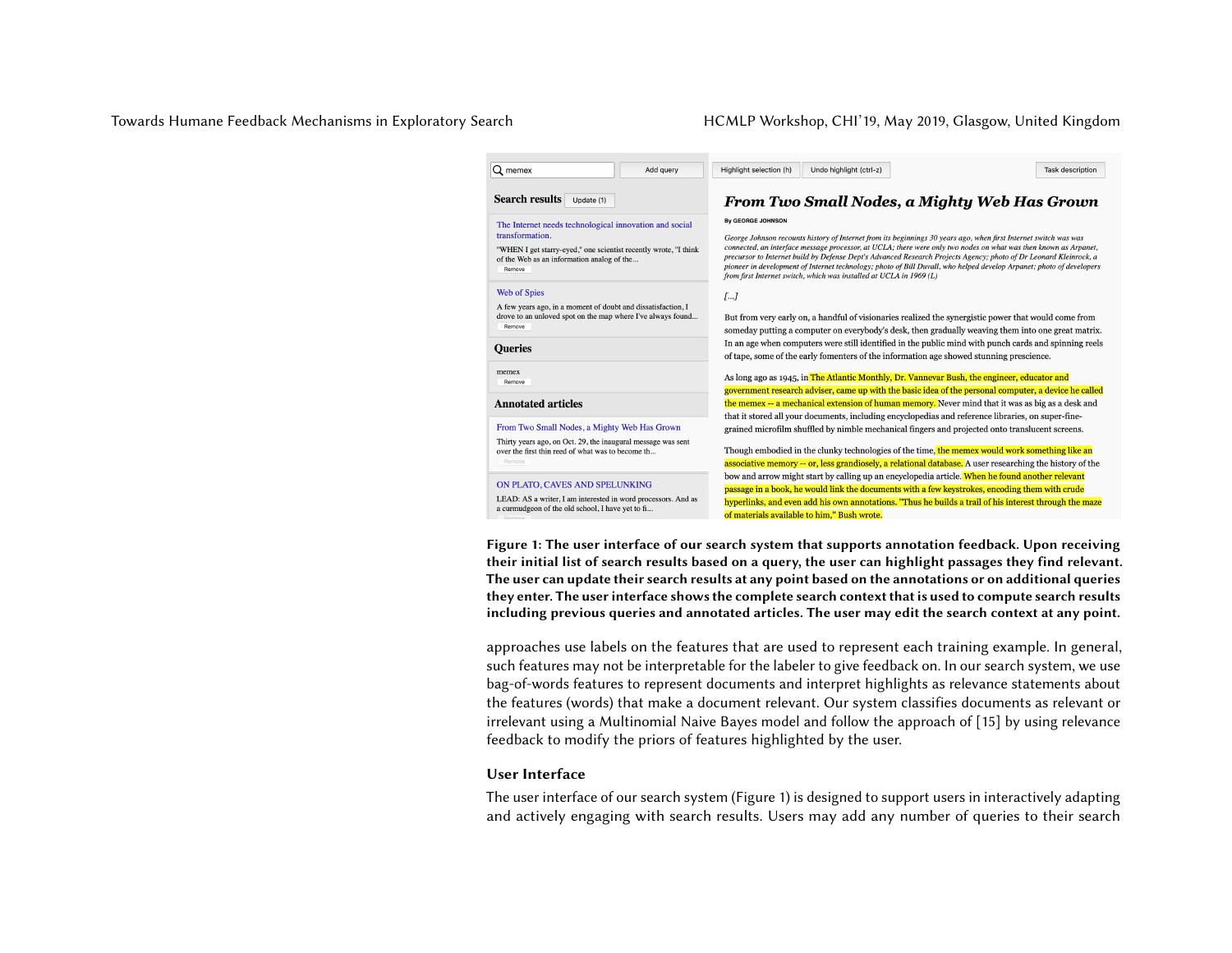

Figure 2: Performance of annotation feedback compared to document-level relevance feedback using a simulated user performing search tasks on the New York Times Annotated Corpus [\[13\]](#page-6-14). An interaction iteration consists of the simulated user reviewing and annotating all 5 search results returned by the system [\[18\]](#page-6-15). Session Discounted Cumulative Gain (sDCG) is a retrieval performance metric that takes the order of returned results and their relevance into account [\[18\]](#page-6-15). The results are averaged over 60 search tasks.

context, annotate relevant passages in returned documents, and remove documents such that they do not appear in future results. Users can undo and edit all these aspects of their search context at any point and the current context is always displayed in the interface. Users can request the result list to be updated when they have modified the search context. Users steer the document relevance model in this way. For example, if a user adds the initial query "apple" and highlights passages that are relevant to them in the results, the system may then return articles about the fruit or the technology company depending on the information need they have clarified through their annotations.

#### <span id="page-5-0"></span>Preliminary Results

A previous study has showed that annotation feedback can improve retrieval performance compared to relevance feedback [\[5\]](#page-6-9). However, the study was done in a static setting with a single iteration of feedback, with predefined queries, and without participants seeing the updated results. To investigate the effect of performance in an interactive setting with multiple feedback iteration, we have evaluated the feedback type with a user simulator (see Figure [2\)](#page-5-0).

We are currently working on an experiment that will compare the two feedback types when used by human subjects using our search system. We aim to understand not only the retrieval performance but also the user experience and information engagement of human subjects under each condition.

#### DISCUSSION AND FUTURE WORK

Current approaches to ML in IR are not well matched to human abilities for exploration, knowledge discovery, and learning. We have argued that feedback signals for ranking models should take advantage of users' full range of capabilities. With this aim, we presented an explicit learning signal based on document annotations. We argued that this was a step towards a more humane approach for search in two ways. First, making complex search goals explicit can be difficult for people during the exploratory search process. Using annotation feedback, a user can interactively navigate a complex information landscape, steering the model towards new relevant documents to be explored. Second, encouraging users to annotate documents through the search interface removes disruptive barriers between the different stages of exploratory search. Annotating documents is an essential part of actively engaging with documents, and a system for knowledge exploration should encourage such practices. Previous research, and initial results with simulated users, both carry evidence that this type of feedback leads to better retrieval performance. Our future work will aim to evaluate the feedback approach with human subjects. We believe that this type of interface is an initial step towards more humane tools for exploratory search.

More generally, we believe that the application of ML in IR and text domains will have an important role in matching interfaces with human capabilities for exploration. The user interfaces of Web search systems are still limited to single-session query-based interaction. While ML algorithms have